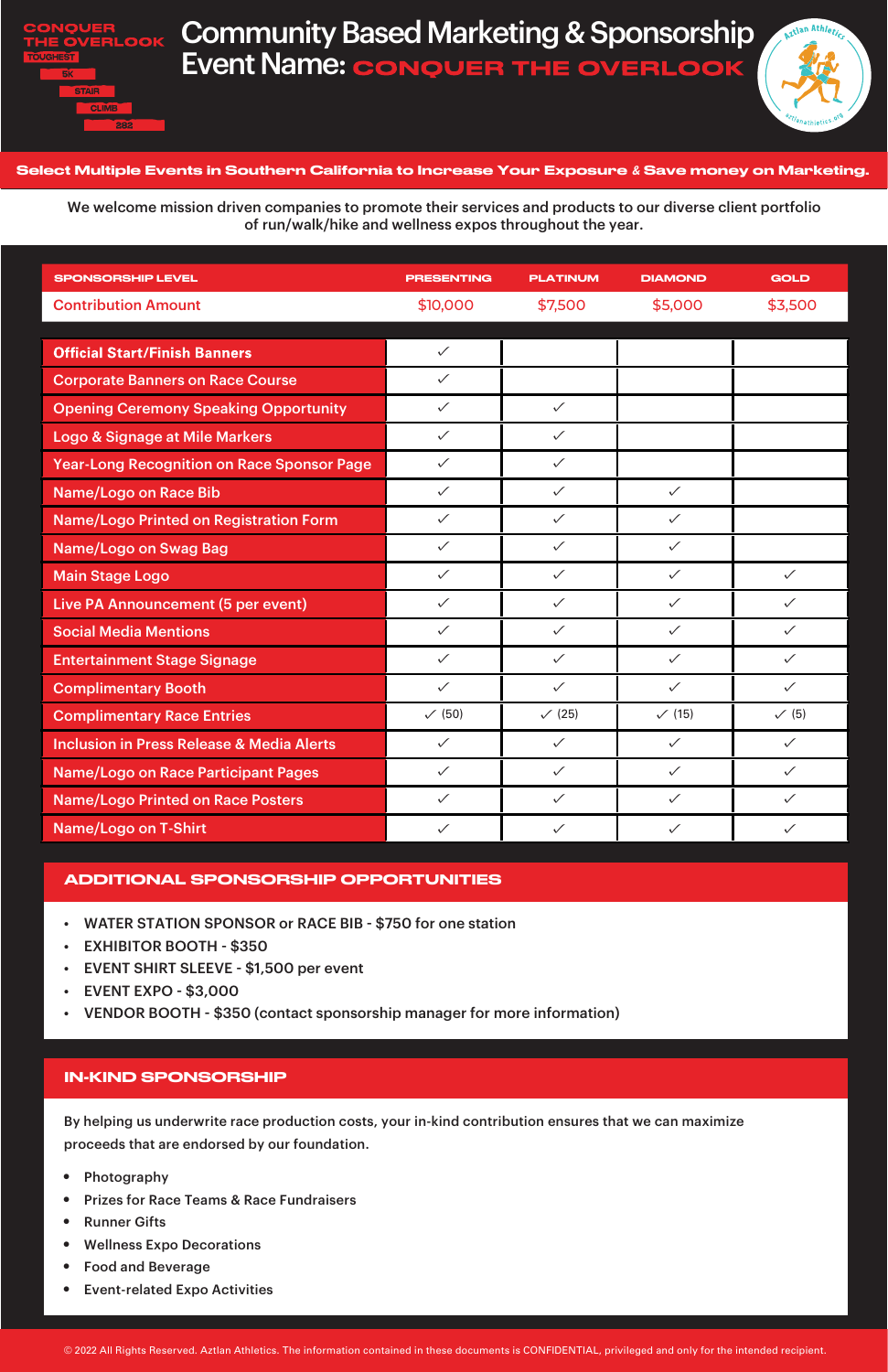RLOOK **BK** 

## Community Based Marketing & Sponsorship Business Information Card



|                          | <b>BUSINESS NAME OR HOW YOU WOULD LIKE TO BE LISTED:</b> |                        |  | <b>CONTACT</b>                                                                 |                                 |  |
|--------------------------|----------------------------------------------------------|------------------------|--|--------------------------------------------------------------------------------|---------------------------------|--|
|                          |                                                          |                        |  | <b>Jose L Zavala</b><br>Phone: 626-755-8489<br>Email: Jose@AztlanAthletics.org |                                 |  |
| <b>CONTACT NAME:</b>     |                                                          |                        |  |                                                                                |                                 |  |
|                          |                                                          |                        |  |                                                                                | <b>Web: AztlanAthletics.org</b> |  |
| <b>PHONE</b> #:          | <b>FAX</b> #:                                            |                        |  |                                                                                |                                 |  |
| <b>ADDRESS:</b>          |                                                          |                        |  |                                                                                |                                 |  |
| CITY:                    |                                                          |                        |  |                                                                                |                                 |  |
| <b>STATE:</b>            | <b>ZIP CODE:</b>                                         |                        |  |                                                                                |                                 |  |
| <b>EMAIL:</b>            |                                                          |                        |  |                                                                                |                                 |  |
|                          |                                                          |                        |  |                                                                                |                                 |  |
| <b>SPONSORSHIP LEVEL</b> |                                                          |                        |  |                                                                                |                                 |  |
| <b>PRESENTING \$</b>     | <b>PLATINUM \$</b>                                       | <b>DIAMOND \$</b>      |  | <b>GOLD \$</b>                                                                 |                                 |  |
| <b>EXHIBITOR \$</b>      | <b>WATER STATION \$</b>                                  | <b>VENDOR BOOTH \$</b> |  |                                                                                |                                 |  |
| <b>T-SHIRT S</b>         | <b>WHOLE HEALTH PAVILION \$</b>                          |                        |  | <b>IN-KIND DONATION TYPE</b>                                                   |                                 |  |

*NOTE: Your company logo must be sent no later than 2 weeks prior to event in order to be included on the acknowledgment print media, commemorative t-shirt, etc. We will produce print media and distribute to the community starting 16 weeks before event date, primarily installing posters and including logos in event swag. Please refer to logo file guidelines on attached file logo\_guidelines.pdf and send your logo to info@aztlanathletics.org.*

privileged and only for the intended recipient.

# THANK YOU